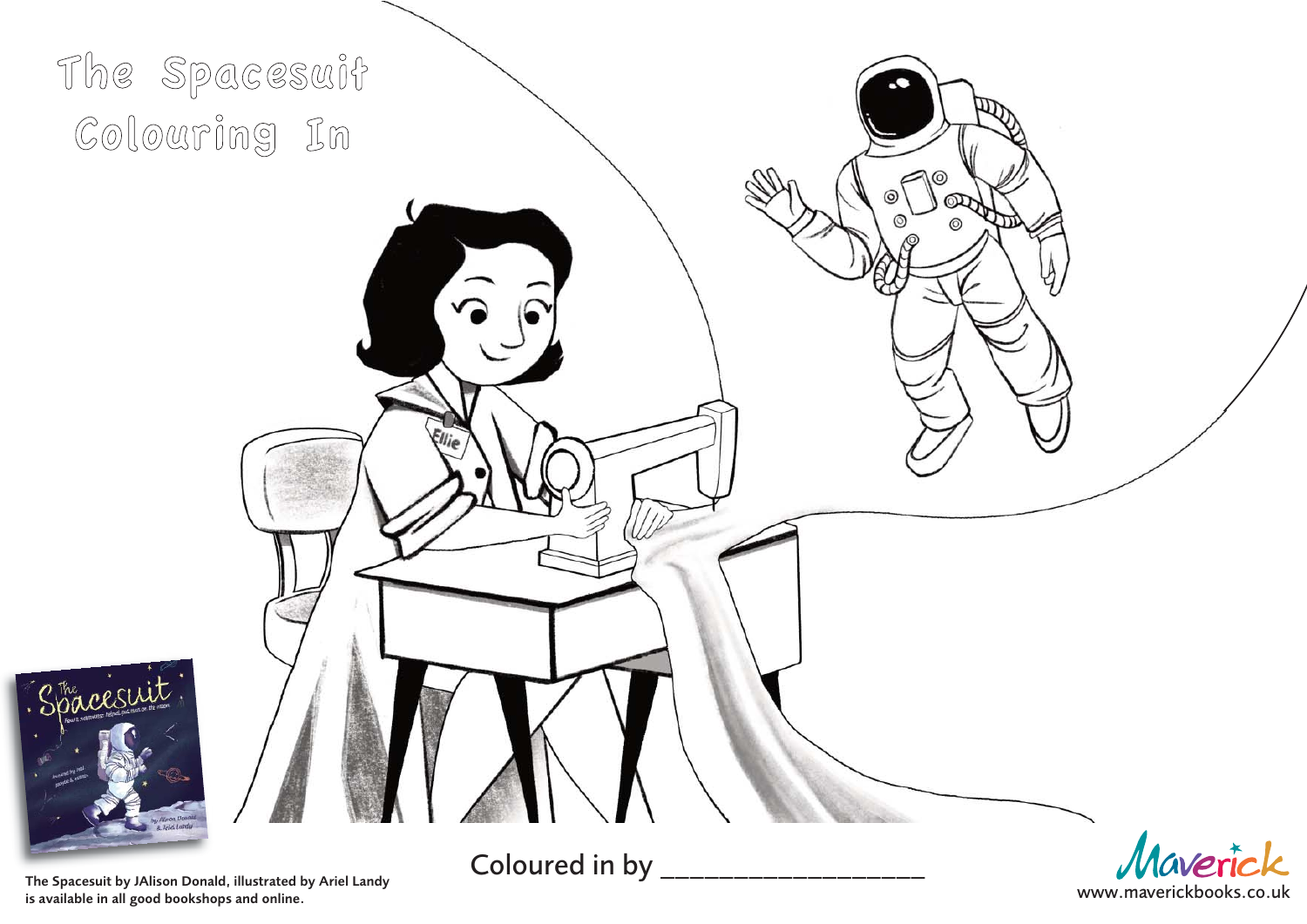



# Can you remember the facts from the story? Can you remember the facts from the story?

| ד<br>ס<br>?                            |
|----------------------------------------|
| ı                                      |
|                                        |
|                                        |
| ĺ                                      |
| ייטוויסטון לחנון לאיי<br>ד<br>רשנ<br>1 |
|                                        |
| l<br>I<br>I                            |
|                                        |

| п<br>oraker                                         |  |
|-----------------------------------------------------|--|
| $\frac{1}{2}$<br>$\overline{\phantom{0}}$           |  |
| J<br><b>DURIAL</b><br><sup>2</sup><br><u>ג</u><br>ś |  |

2. It took the Apollo astronauts It took the Apollo astronauts days to get to the moon. days to get to the moon.

 $\overline{C}$ 

 $\omega$ 

10

3. Man first walked on the moon July 20th Man first walked on the moon on July 20th .

1969 2003 1988

4. The ladies named the new sewing machines 'Sweet Sue' and The ladies named the new sewing machines 'Sweet Sue' and .

Big Bob Big Moe

Small Susan Small Susan

Tip:

30 21  $\overline{\phantom{0}}$ 

5. The A7L spacesuit had

The A7L spacesuit had layers.

layers.

6. Before judging, the judges noticed a broken

layer

helmet

zipper

Before judging, the judges noticed a broken .

which word is the right one, which word is the right one, have another read of the have another read of the story to see if you can If you can't remember story to see if you can If you can't remember spot it!

| して ニコニ                        |                           |                           |                |  |
|-------------------------------|---------------------------|---------------------------|----------------|--|
| \\correspondently readers.com | . Www.maverickpooks.co.uk | sales@mayerick-arts.co.uk | 1.01403 256941 |  |

www.orcabookservices.co.uk orders@orcabookservices.co.uk orders@orcabookservices.co.uk www.orcabookservices.co.uk

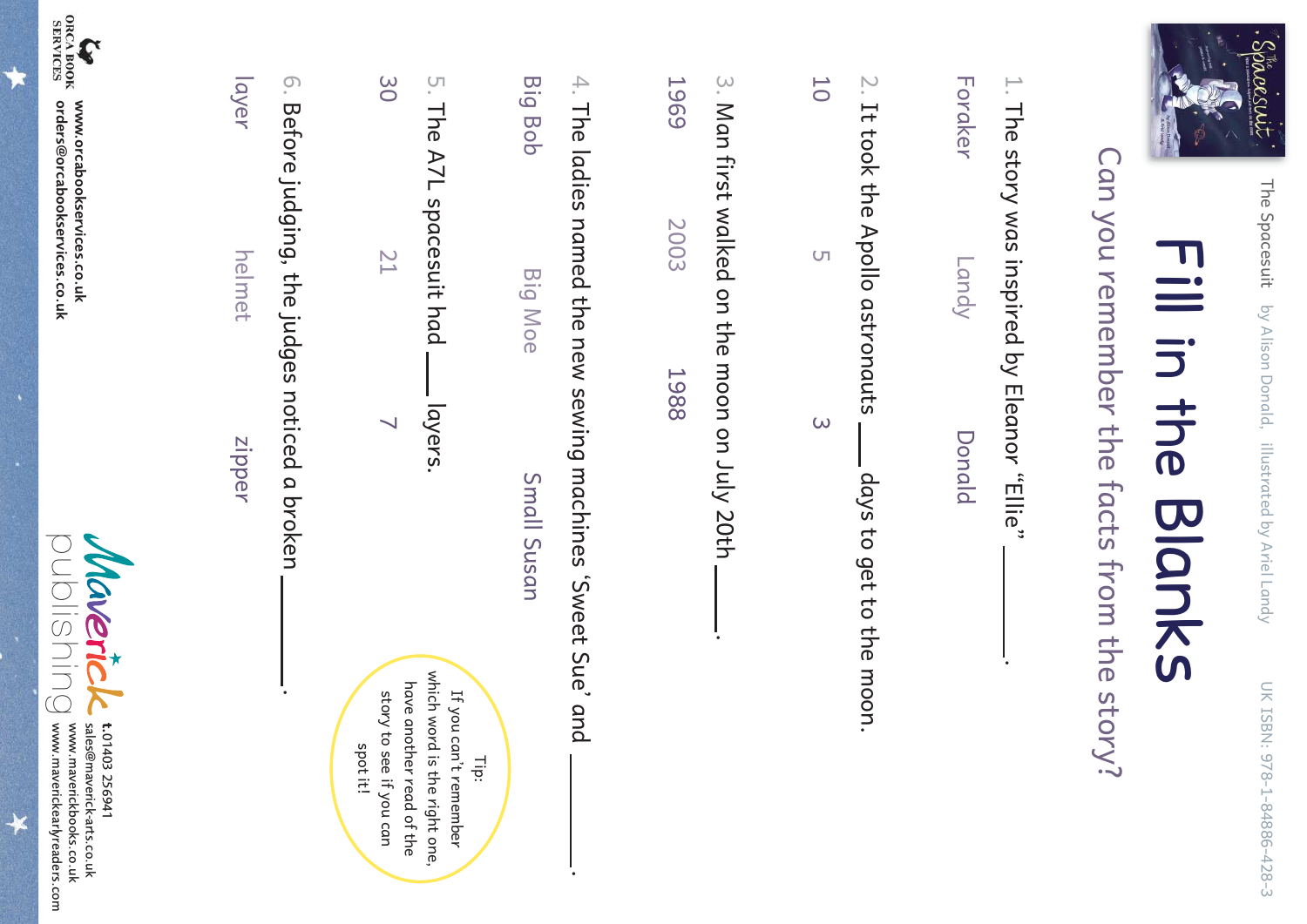

**LA ANDRES** www.orcabookservices.co.uk orders@orcabookservices.co.uk orders@orcabookservices.co.uk www.orcabookservices.co.uk



| <b><i><u>Aachine</u></i></b> | Layers     |
|------------------------------|------------|
| <b>Spacesul</b>              | Seamstress |

Layers

Earth Astronaut

Apollo

P A

 $\bigcap$ 

**M** 

 $\boldsymbol{U}$ 

 $\blacksquare$ 

 $\qquad \qquad$ 

 $\overline{\phantom{a}}$ 

A

 $\boldsymbol{\mathsf{C}}$ 

EZJF

 $\mathbf{Z}$ 

 $\blacksquare$ 

 $\blacksquare$ 

U

 $\blacksquare$ 

Q

E | K | A

A

 $\blacktriangledown$ 

 $\boldsymbol{\mathsf{C}}$ 

 $\overline{\mathbf{U}}$ 

 $\blacktriangledown$ 

TZLZ

**R** 

 $\bigcap$ 

GTTTL<br>JTTL

D

 $\blacksquare$ 

 $\blacktriangleright$ 

ပာ $\mid$ 

E

D

Z

I

N

**D** 

K

 $\bigcap$ 

 $\mathbf I$ 

 $\overline{\phantom{a}}$ 

O

**TTT** 

 $\blacktriangledown$ 

**G** 

 $\prec$   $\mid$ 

エススズ

**R** 

 $\prec$   $\mid$ 

R<br>P

 $\frac{\mathsf{d}}{\mathsf{d}}$ 

 $\begin{array}{c} \textbf{L} \ \textbf{L} \ \textbf{V} \end{array}$ 

 $\frac{1}{\mathbf{A}}$ 

 $\bigcap$ 

 $\frac{\mathsf{x}}{\mathsf{b}}$ 

 $\bigcap$ 

E

 $\boldsymbol{\mathsf{U}}$ 

 $\blacksquare$ 

SMWYMOOO

 $\blacktriangledown$ 

M

 $\blacktriangleleft$ 

ξ

 $\blacktriangleright$ 

Z

O

Word Search

Search

Mord

The Spacesuit

The Spacesuit by Alison Donald, illustrated by Ariel Landy

Spacescutt

by Alison Donald, illustrated by Ariel Landy UK ISBN: 978-1-84886-428-3<br>UK ISBN: 978-1-84886-428-3

UK ISBN: 978-1-84886-428-3

**A**<br>P

O

 $\frac{\Box}{\Box}$ 

O

D

**TT** 

 $\mathbf{Z}$ 

 $\boldsymbol{\mathsf{S}}$ 

Ellie

Moon

 $\bigcap$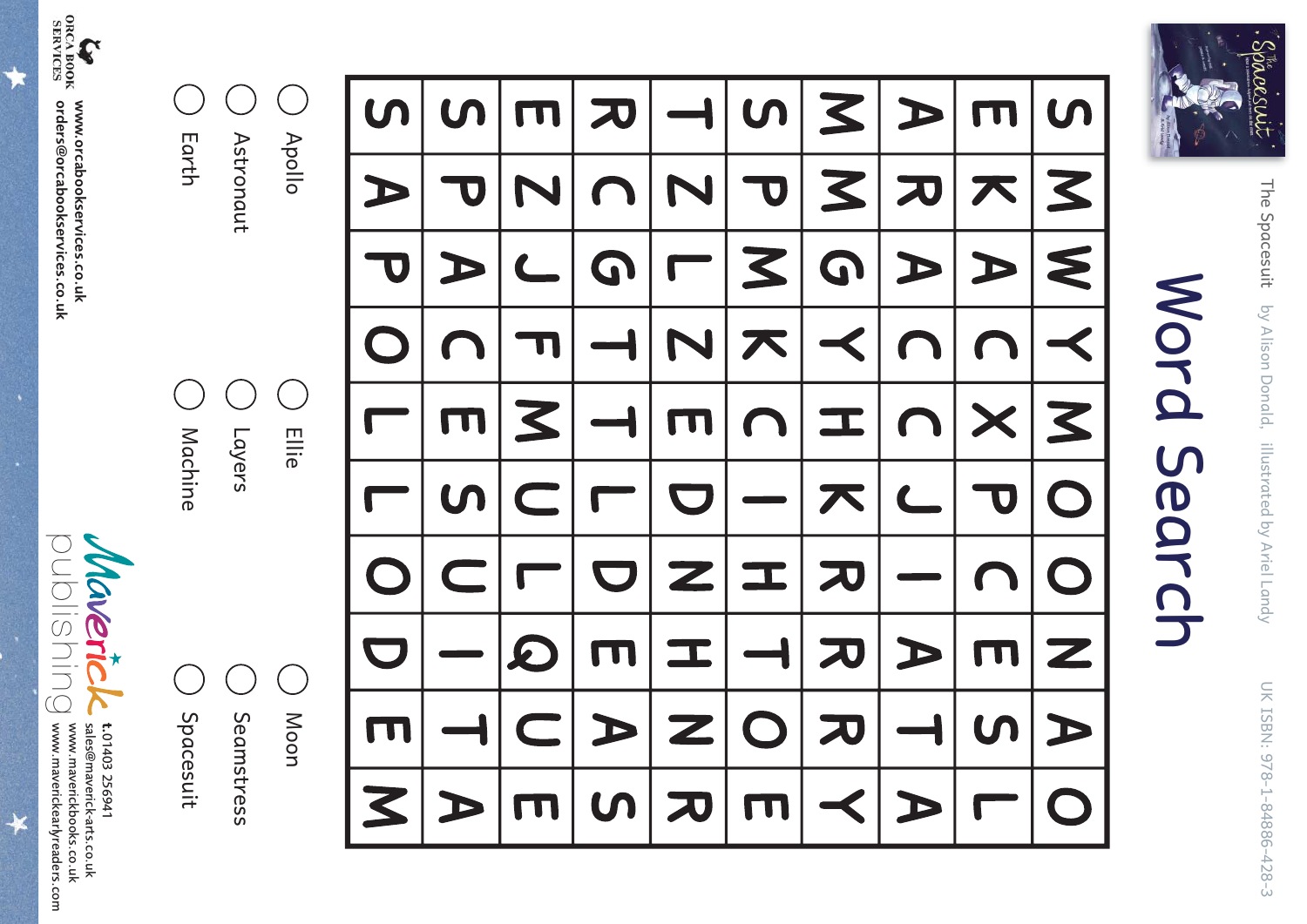

## Spot the Difference



There are 5 differences to spot! There are 5 differences Can you find them all? Can you find them all? to spot!



**Maverick**<br>publishing www.maverickearlyreaders.com sales@maverick-arts.co.uk 1.01403 256941 www.maverickearlyreaders.com www.maverickbooks.co.uk www.maverickbooks.co.uk sales@maverick-arts.co.uk **t.**01403 256941

 $\star$ 

www.orcabookservices.co.uk orders@orcabookservices.co.uk orders@orcabookservices.co.uk www.orcabookservices.co.uk